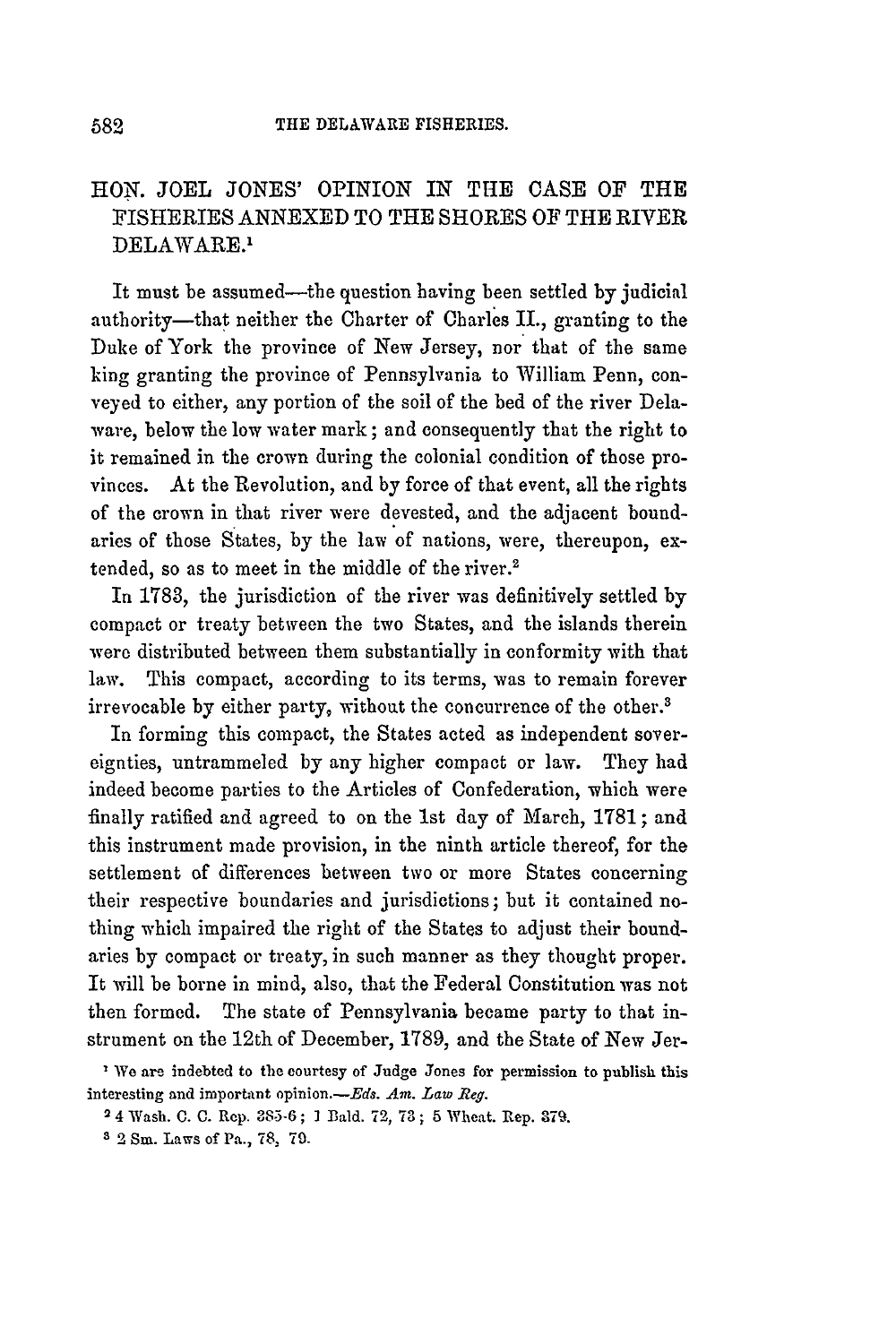sey on the 18th of the same month. The compact, therefore, at the time it was formed, violated neither of those instruments.'

A question, however, may be raised, whether these States did not, by becoming parties to the Federal Constitution, mutually surrender to the control of the national government, some of the matters previously settled by the compact; and therefore, whether they did not thereby, to some extent, mutually revoke the same. It is in this way only (it is conceived) the binding effect of the compact can be abridged or impaired, or any question raised touching the constitutionality of any of its provisions.

**A** comparison of the two instruments will show that, with the exception of the right of navigation of the river secured by the first article of the compact to the citizens of the contracting States, the several matters contained therein do not come within the sphere of the Federal Constitution.

The second article establishes merely **a** concurrent jurisdiction between the contracting States, with certain specified exceptions, within and upon the water between the shores; and the third article distributes between them the islands, islets, and dry lands within the bed and between the shores of the river. It provides also for the case of any new island, which might thereafter be formed within the river. These arrangements have been practically adhered to by the States ever since the ratification of the compact, and are in fact the only existing law upon the subject.<sup>2</sup>

The first article declares the river, in the whole length and breadth thereof, between the said States, a common highway, equally free and open for the use, benefit and advantage of the contracting parties. This provision, so far as it is applicable to the river within the tides, was superseded (it may be granted) by that clause of the Federal Constitution which vests in the Congress of the United States the power to regulate commerce with foreign nations and among the several States. It may be conceded also, that so much of the proviso annexed to this clause, as relates to the interruption of the fisheries *by vessels,* belongs to a subject generally within the

**1** 4 **Sm.** Laws, Appendix, **pp.** 481, 434.

2 **See Act** of **Pa. 23** Feb. **1810, Sec. 3, Pamph. Laws, 15-16.**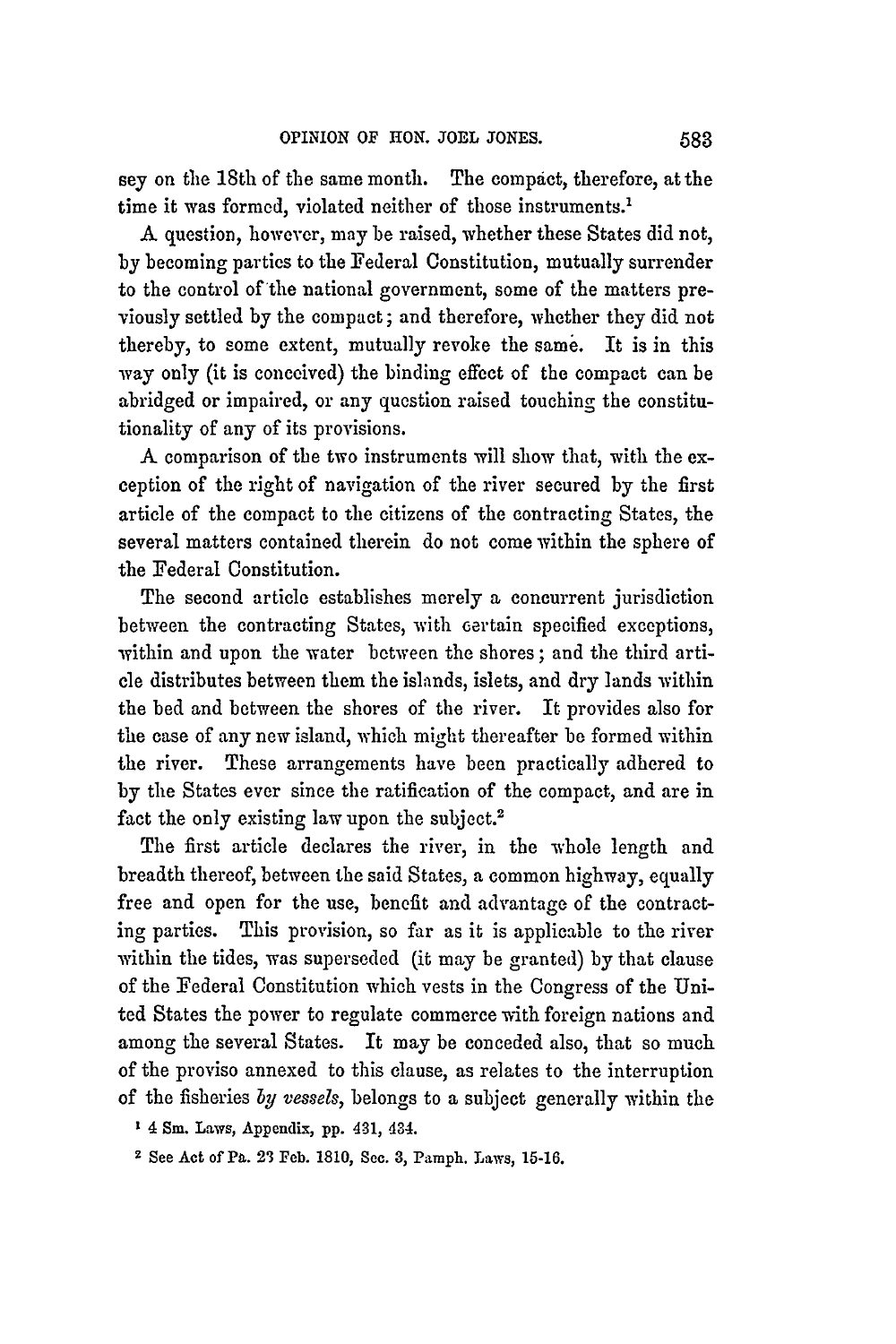power of Congress. Yet as the power reserved by the States is, **by** express words, limited to the regulating and guarding of the fishcries *annexed* to their respective shores, against *unnecessary* interruption *during the season for catching shad,* **by** vessels *riding at anchor on the fishing ground,* it cannot, by any fair construction, be considered as surrendered by the said States. But this question is not involved in the present inquiry.

The only remaining clause is that which reserves to each of the legislatures of the said States the power of regulating and guarding the fisheries annexed to their respective shores, against interruption by persons fishing under claim of a common right, on said river. That the States had this power, previously to the compact, in virtue of their sovereignty, is proved by the best writers on the law of nations, and by the practice of civilized States. *"It* is vain to object," says Grotius, *"* that by the law of nature or of nations, it is allowable for all to take wild beasts, fish, and birds. **He** who has the sovereignty may forbid the capture of such animals, and thus prevent the acquisition of property therein by their capture. Strangers even, are obliged to obey such a law, as well as those born in the country. It is not true that the law of nature or of nations permits their capture **by** all, except upon the supposition that the civil law of the particular State does not forbid it, and when it does so, even the law of nature requires that the rule of the civil law should be observed."'

The Constitution of Pennsylvania, adopted on the 28th September, 1776, contains a regulation upon this subject. which, though superseded **by** the Constitutions of 1790 and 1838, proves the power of a sovereign State to dispose of and regulate at pleasure, things which are common **by** the law of nature. But it is enough to say, that the affirmative of this question is assumed **by** the compact itself. New Jersey and Pennsylvania have recognized in their sovereign capacities the existence of private rights of fishery within the tide waters of the Delaware river, in opposition to all persons claiming a common right of fishing therein. Each of the said States has

See 5 Mass. 266, 269; 2 Conn. 481; 20N. Y. Rep. 90; 1 Halst. 78; Gro. Bk. II. Ch. ii.  $\delta$  V. See Vattel, Bk. 1, Ch. XX.  $\delta$  230, 239.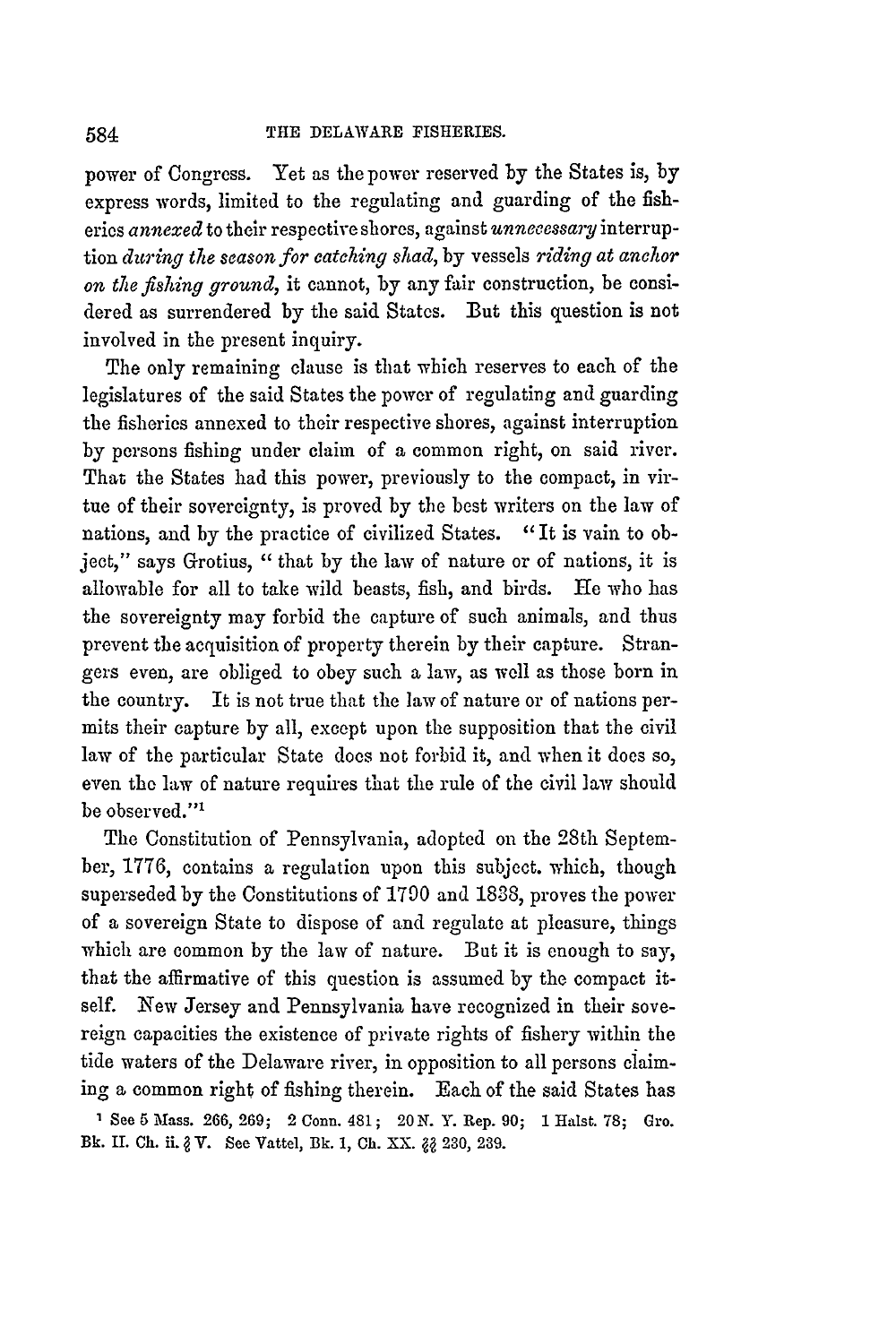bound itself irrevocably to this provision of the compact as firmly as to any-other contained therein. There is no clause in the federal Constitution which expressly or by implication requires, that the fisheries in the navigable waters of the United States shall be common to all persons; nor any which impairs the power of the States to enact laws to regulate, guard or control the fisheries within their boundaries in such manner as they shall see proper. This clause, therefore, as well as the second and third clauses of the compact, remains in full force, incapable of being affected or altered by any Constitution of either State adopted subsequently to the ratification of the compact, but only by some other compact or treaty, or concurring act of both the contracting States. '

The compact thus recognizing the existence of private rights' of fishery at that time, it will elucidate the question to inquire briefly into their origin.

**By** the law of England, every navigable river within the realm, so far as the sea ebbs and flows, is deemed a royal river; and the fisheries therein, as belonging to the crown by prerogative; yet capable of being granted to a subject, to be held or disposed of as private property. It has indeed been denied that a prerogative grant of a royal fishery for private purposes, is or has been valid in England since *Magna Oharta,* but the contrary has been settled **by** a series of decisions from the earliest times; and the patents granted **by** Charles II. to the Duke of York and William Penn, before mentioned, are instances of the exercise of that power. It is true, that the profit of such fisheries, when retained by the crown, was not commonly taken and appropriated **by** the king, unless they were of extraordinary value.<sup>2</sup>

But were this a doubtful question, there can be no doubt that by the Revolution, the States of New Jersey and Pennsylvania acquired the sovereignty of the Delaware river, discharged of any such restriction. It was doubtless in *their power,* at the origin of their independent governments, to declare the river common to all persons, for the purposes of fishing, as well as of a highway. It was equally within *their power* to appropriate the fisheries to the public

**1 5 Sm. Laws, App. p. 480,**

**2** Plowd. **154 a; Davies' Rep. 155; 7 Co. Rep. 16 a.**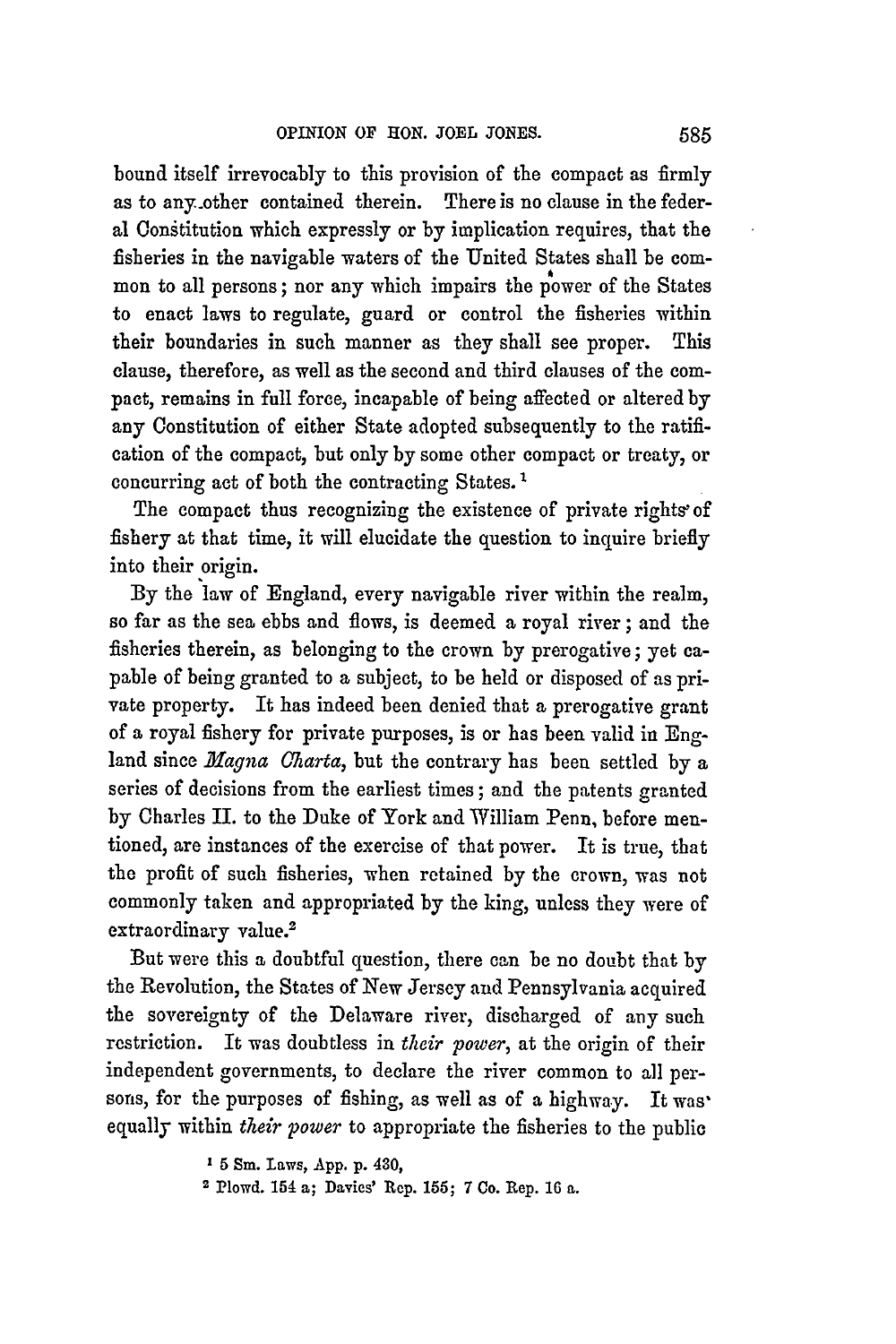use, as so many prerogative rights devested by the Revolution from the crown. They had also the power to validate and establish on the basis of law, the precarious or qualified rights which had grown up during the colonial condition; and this course was the one actually adopted **by** both the States, as the only one compatible with public policy and private justice. This will appear **by** the following considerations.

Although no part of the river beyond low-water mark was conveyed by Charles IT. either to the Duke of York or to William Penn, yet the people of the two colonies and the provincial legislatures dealt with the river, in many respects, as though all of the rights of the crown were included in and conveyed by the patents. Thus, **by** an Act passed **13** George, A. D. **1726,** the legislature of Pennsylvania claimed **by** virtue of the letters patent to William Penn, that the river Delaware, as well as all other great streams and rivers of the province, had become and ought to be and continue as common streets and highways, for the free and undisturbed use of all such as might have occasion to pass and repass in and over the same. By another and earlier act, (4 Anne. A. D. 1705,) the legislature of Pennsylvania gave authority to the sheriffs and coroners of Philadelphia to act as water bailiffs, and to execute and perform all things pertaining to that office, upon the Delaware river, &c., &c.; thus, in fact, extending the authority of those officers from shore to shore of that river, although no part of it, as has been shown, beyond low water mark, was actually within the bailiwick of the sheriffs, or even within the Province.<sup>1</sup>

Again, in 1761 the Legislature of Pennsylvania passed an act for the preservation of fish in the river Delaware, in which the Legislature of New Jersey soon after concurred, **by** a similar act. This law, it was observed by the court, in the case of Hart vs. *Hill,* was predicated of the idea of separate fisheries existing in that river; in other words, of fisheries belonging to citizens of one or the other colony. This observation was, in fact, extended **by** the court, to all the laws regulating fisheries in the Delaware, as well

Laws of **Pa., ed. 1728, p. 342;** Laws **of Pa.** ed. **1742, p. 106-7. 1 Sm.** Laws **p. 231.**

586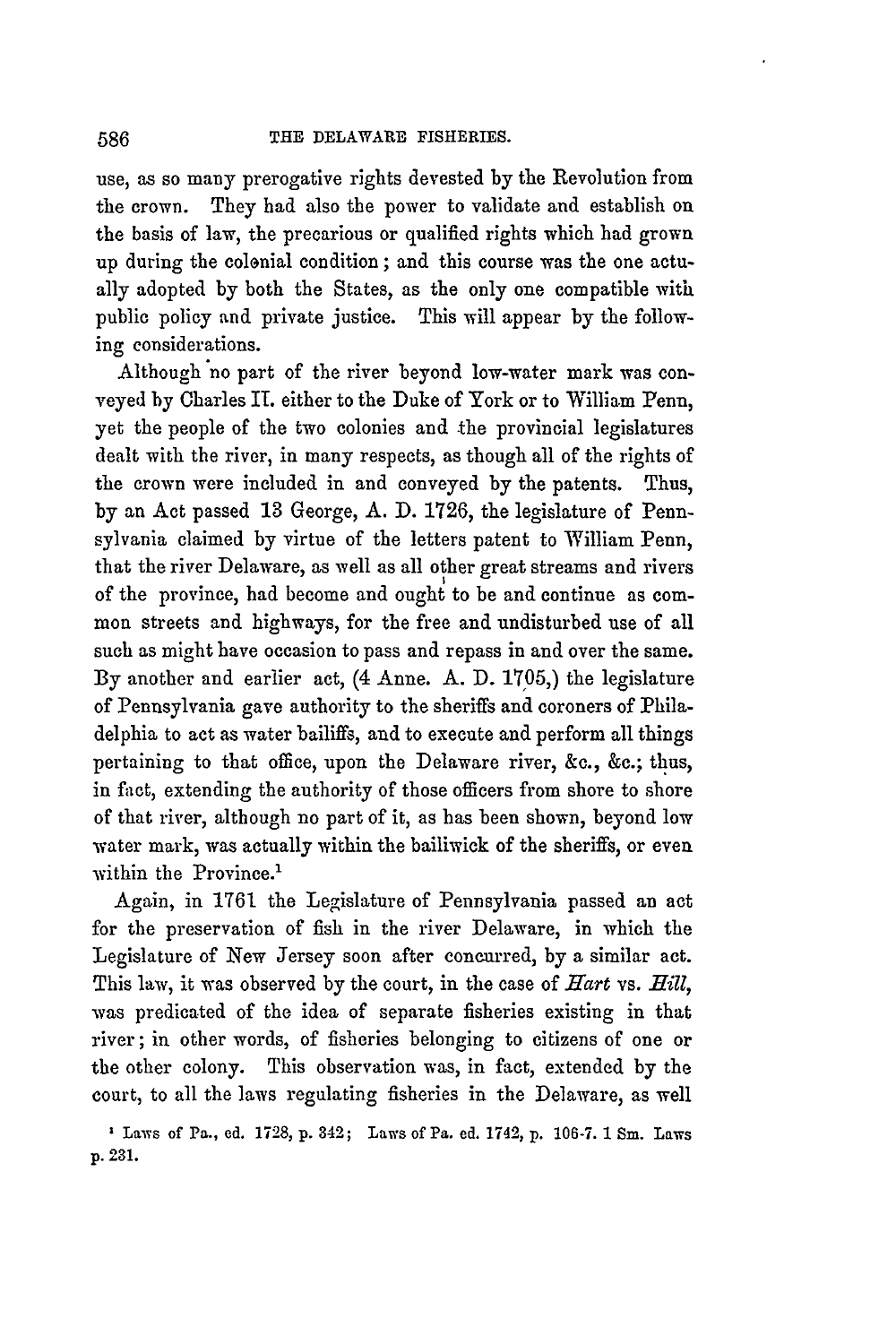as to the compact between Pennsylvania and New Jersey before cited.<sup>1</sup>

Such then, being the practical construction of the patents previous to the Revolution, without interference **by** the crown of England, whatever might have been the result, had the matter been contested **by** the king during the colonial condition, they were at least assertions of claim, to which the Revolution gave validity in the form and to the extent they had been recognized by the common law of the provinces or the general usages of the people,-by the courts and by the Provincial Legislatures. Hence the origin of separate or private fisheries in the navigable parts of the river Delaware.

In this **way** also, we may account for a fact noticed **by** Huston J., in the case just cited, so far as it respects the river Delaware **;** that "although we have no act of Assembly (in Pennsylvania) expressly creating the right (of fishery,) yet we have acts regulating, and in some respects restraining it, of an early date." In respect to the king they were, in strictness of law, infringements of his prerogative rights, although in respect to all other persons, they were universally considered the property of the owner of the shore to which they were annexed, until separated from it **by** act of law or some lawful conveyance.<sup>2</sup>

There was indeed no motive, on the part of the crown, to interfere with this view of the subject; as the provinces were too remote, and the fisheries not of a nature to admit of any considerable revenue. Within the tide waters-where we find the earliest and most valuable fisheries- they could not be established without great labor and expense: It is well known, that shad and herring passing up navigable streams, like the Delaware, keep within or along the channel or deep parts of the stream, and not along the shores or above the low water mark. The channel is in fact the *fishery.* It was necessary therefore, to clear the channel (which was from twelve to thirty or forty feet deep) of rocks, logs and other obstructions, sometimes to the extent of half a mile in breadth, and even more in

**<sup>1</sup>** See Laws of Pa., **ed. 1775 p.** 424-5; **1** Whart. **136.**

<sup>2</sup> **1** Whart. **131;** Davies' Rep. 154. **5; 1** Whart. **138; 1** Bald. **76.**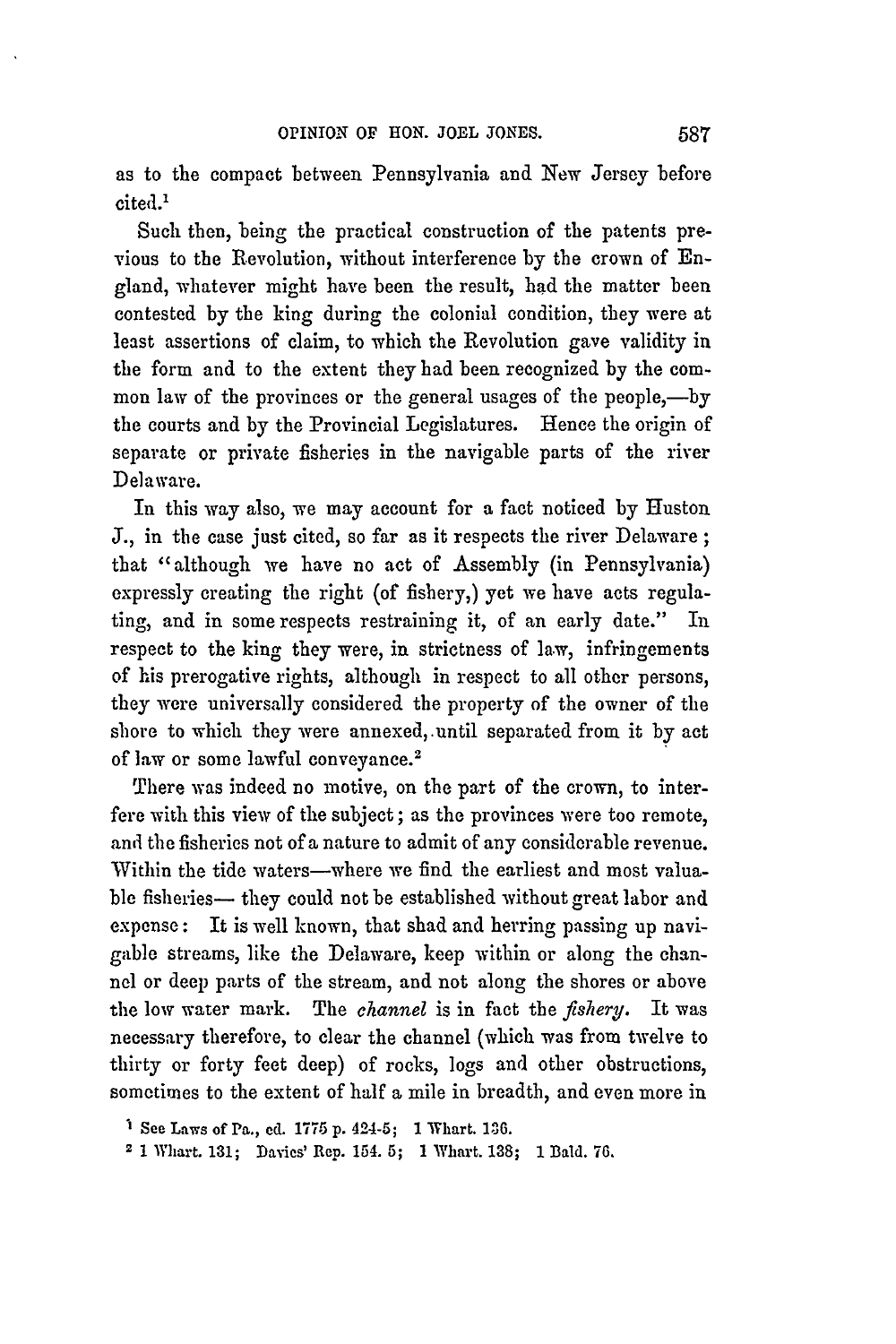length. Incidentally, this was a benefit to the navigation, to a considerable extent. Besides, it was necessary to prepare nets thirty feet in width or depth and of sufficient length to sweep through this large space; also to erect cabins on the shores and to employ, during the season of fishing, a considerable number of experienced hands to carry on the business.'

It was greatly to the advantage of the public, that fisheries should be established and maintained. The owners of the shores, undertook this labor and expense. No other person indeed had the right to enter upon appropriated lands for that purpose. There was in fact no reason why the crown should not permit them to do so, for their own profit and the general advantage of the colonists, under such regulations as the provincial authorities saw proper to adopt.

By sufferance then, rather than by express authority or grant of the crown, private rights of fishery originally grew up and have existed in the navigable waters of the Delaware river, from the origin of the colonies. At the Revolution, all prerogative rights were extinguished, and the common law of the colonies became, by universal consent, the common law of the States. The case of Hart vs. Hill, before referred to, shows that the people and the Courts of Pennsylvania recognized a private right of fishery in that river in 1745 and 1752; and in the case of *Benet* vs. *Boggs* the court said "it is admitted, that from a very early period of the history of the state (of New Jersey,) shore fisheries (along the Delaware river) have been considered as private property, capable of being devised and alienated with or separated from the land, to which they were annexed, subject to taxation and taxed as other real estate. It is not pretended, that there ever existed a common right of fishing in the citizens of the State on or over the lands thus owned to low water mark.2

So valuable had these rights become in 1784, and so often had they been transmitted, as property, from hand to hand, by descent,

588

<sup>&</sup>lt;sup>1</sup> See Hart vs. Hill, 1 Whart. 137; Act 15 April, 1851. Sec. 9. P. L. 714; 4 Griff. Law Register 1290.

**<sup>2</sup>** 1 Whart. 136; 1 Bald. **76.**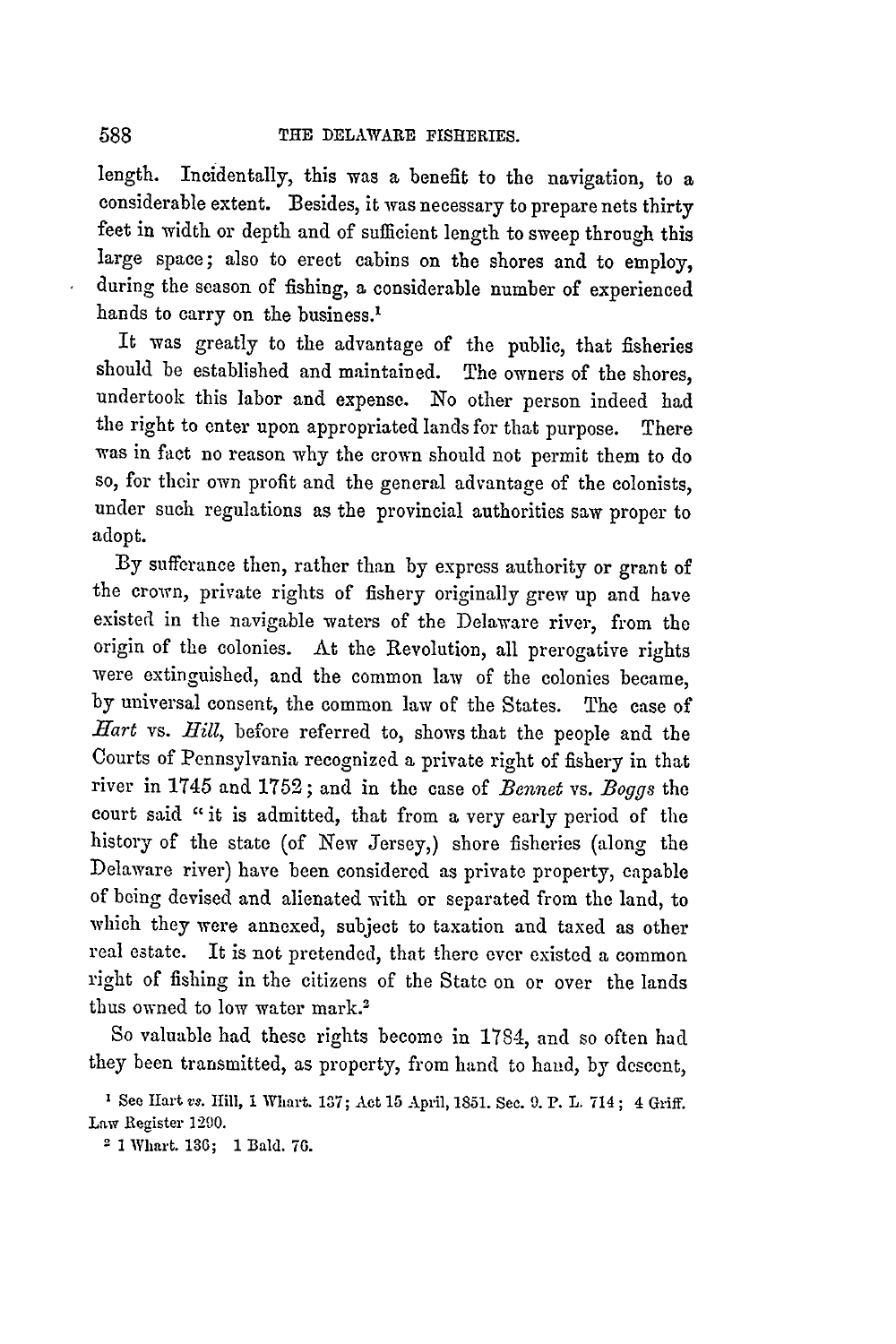partition and conveyance, that neither State would consent, as has been shown, to surrender to the other, its power of regulating and guarding those annexed to its own shore and claim-ed by its citizens. It was a power, neither State could surrender without exposing itself to the just claims of its citizens for indemnity against the injury that might result therefrom, inasmuch as the right of property has no foundation or security but the law; and every State is, at least morally bound to protect against invasion, that which has been taken and held as property, on the faith of its own institutions; and this obligation was in no respect impaired by the Revolution: The communities remained the same and the obligations of each to observe good faith towards all its loyal members and maintain the rights they had acquired as colonists, were not only not dimininished, but on the contrary increased, by the acquisition of the sovereignty.

It is proper to add, that the compact containing this reservation, was in effect a solemn repudiation of the pretensions of those, who, at that time, made claim of a common right of fishing. The power reserved by each State, in the terms employed, is several and ample for the protection of the owners of the fisheries annexed to its own shores, without aid from the other contracting State; although it has uniformly been exercised **by** concurrent Acts of Legislature of which, the Acts of Pennsylvania of the 30th March, 1784-the 7th April, 1786-the 8th of February, 1804-the act of the 23d of February, 1809-the act of New Jersey of the 26th November, 1808, appended to and adopted by the last mentioned act-the act of New Jersey of 20th of Nov. 1809, concurred in **by** an act of Pennsylvania of the 19th March, 1810-the act of New Jersey of 28th Nov., **1822,** concurred in **by** the act of Pennsylvania of the 20th January, 1823, and the act of New Jersey passed in **1883,** concurred in **by** an act of Pennsylvania passed **3d** April, **1837,** are examples.'

Besides, the State of Pennsylvania has shown the intention to appropriate to public use the value of the fisheries connected with

**<sup>1 4</sup> Sm.** L. **118, 123; Pamph. Laws 1808, pp. 14, 15; 5 Sm. Laws, 117, P. L. 1837, p. 198.**